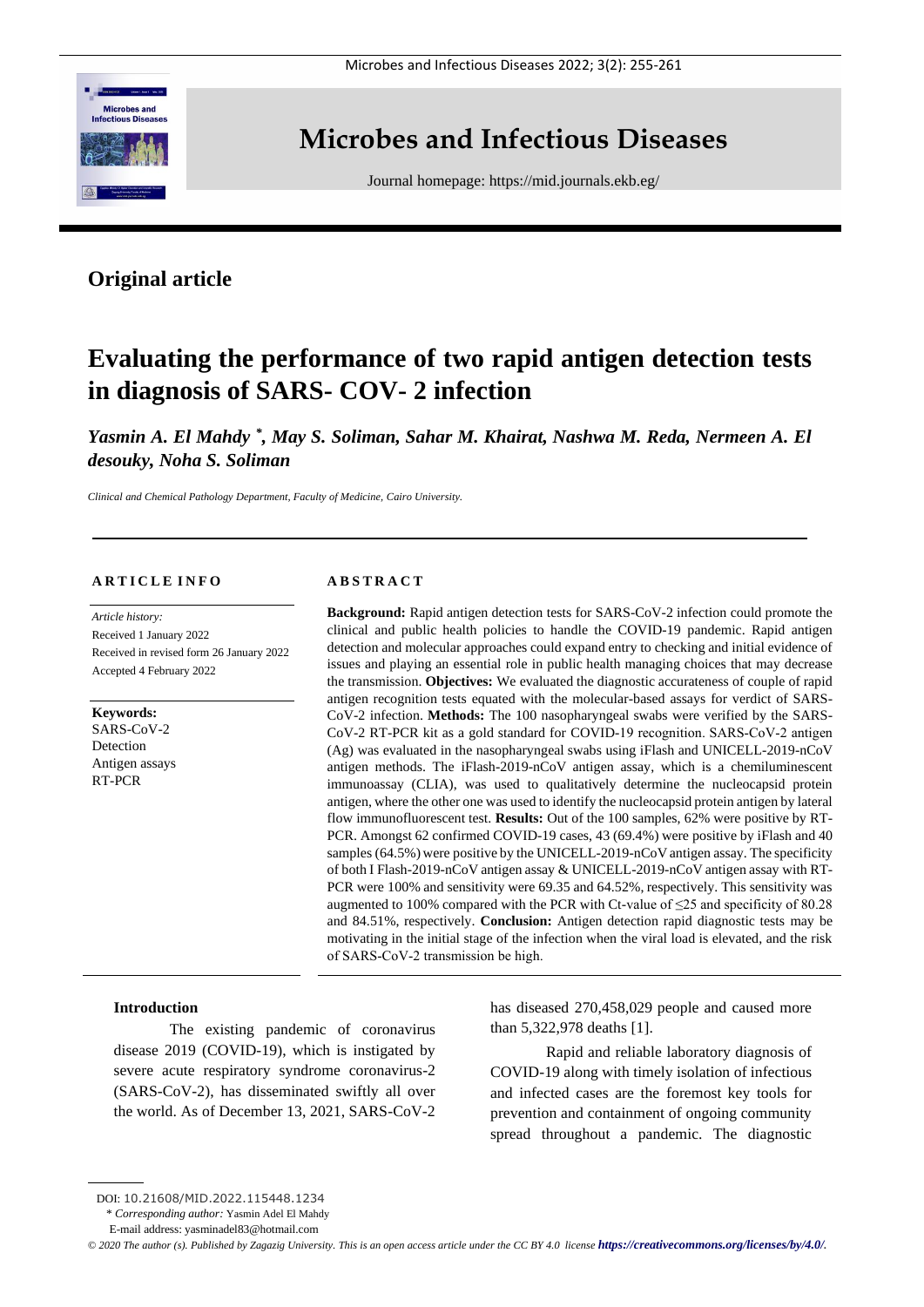assays for COVID-19 included both molecular and immunological approaches. The molecular checks detected the RNA of SARS-CoV-2, mostly in the nasopharyngeal examples, using nucleic acid augmentation techniques (NAAT) and primarily real time polymerase chain reaction (PCR). Meanwhile, the immunological tests could measure blood's antibodies and/or viral antigens in the respiratory oozes [2,3].

Real time PCR (RT-PCR) is still the key standard and most frequently utilized indicative test in the clinical microbiological laboratories to diagnosis COVID-19. However, it calls for specialized instruments and proficiency, alongside with many shortages of RT-PCR reagents in different countries [4-6].

Antigen detection rapid diagnostic tests (Ag-RDTs) have emerged as supplementary screening tests which could deal with these challenges. Recently, WHO has presented target adduct profiles for such analysis. The most chosen target is the viral nucleocapsid protein, mostly owing to their high abundance in the clinical samples. Ag-RDTs use immune-based technologies as lateral flow sandwich, immunofluorescence, and chromatographic digital immunoassays, with several advantages of simple performance and interpretation, short turnaround time, low cost but less sensitive than NAAT. The WHO, therefore, suggested the utilization of SARS-CoV-2 antigen analyses if NAAT is unavailable and/or when the long reversal times disqualify the clinical usefulness, and within the first 5-7 d ensuing the symptoms onse [7-10].

We, herein, estimated the implementation of two Ag-RDTs, the UNICELL-2019-nCoV antigen test and iFlash-2019-nCoV antigen assay. The iFlash-2019-nCoV antigen assay (YHLO, China) is a paramagnetic particle chemiluminescent immunoassay (CLIA) for a qualitative determination of the nucleocapsid protein antigen in nasopharyngeal (NP) and nasal (NS) swab specimens using the iFlash Immunoassay Analyzer. The UNICELL-2019-nCoV antigen assay (YHLO, China) detects the nucleocapsid protein antigen by lateral flow immunofluorescent sandwich assay.

### **Materials and Methods**

### **Specimens**

Nasopharyngeal swab specimens were collected from SARS-CoV-2 supposed patients admitted to the molecular laboratory at El Kasr El Aini hospitals (Cairo University, Cairo, Egypt), between April-July 2021. We retrospectively tested 100 PCRpositive clinical samples from 100 different patients for the Ag-RDTs test. The study was agreed and approved by the research ethical committee of clinical and chemical pathology department.

#### **RT-PCR**

The viral RNA was automatically extracted using a chemagic instrument (Perkin Elmer, Hamburg, Germany). The VIASURE SARS-CoV-2 RT-PCR kit (CerTest Biotech SL, Zaragoza, Spain) was utilized to detect SARS-CoV-2 in the nasopharyngeal samples. It is a one-step RT-PCR (applied biosystems 7500 RT-PCR System) targeting the *ORF1ab* and *N-*gene of SARS-CoV-2. In accordance with the manufacturer's guidelines, at first 15 µL of the provided rehydration buffer was added to each well and then 5 µL of the extracted RNA, positive and negative control were added. Thermal cycling was done at  $45^{\circ}$ C for 15 min reverse transcript, monitored by 95 °C for 2 min initial denaturation, and then 45 cycles of 95 °C for 10 s denaturation, and 60 °C for 50 s annealing. The Applied Biosystems 7500 Real-Time PCR System was used.

#### **Rapid antigen detection tests**

In the present study we used iFlash-2019-nCoV antigen assay (SHENZHEN YHLO BIOTECH CO., LTD., China) which is a paramagnetic particle chemiluminescent immunoassay (CLIA) for qualitative detection of SARS CoV2 nucleocapsid protein antigen using the iFlash Immunoassay Analyzer. Nasal swab was inserted into an isolation reagent tube provided with the kit, carefully plunged up, and down in the fluid for at least 25 s based on the manufacturer's guidelines. The swab was, then, removed while pressing the tube sides to excerpt the swab's liquid. Specimens were cold stored at 2-8°C for no longer than 4 h. The specimens were centrifuged for 5 min from 2000-4000 rpm and then loaded into I FLASH analyzer. The results were interpreted as either reactive  $(\geq 5 \text{ pg/mL})$  or nonreactive  $\left\langle \langle 5 \rangle \right\rangle$  pg/mL).

The second SARS CoV2 antigen assay used in our study was YHLO UNICELL -2019-nCoV Antigen assay (SHENZHEN YHLO BIOTECH CO., LTD., China) which is a Lateral Flow Immunofluorescent Sandwich Assay) for detection of SARS CoV2 nucleocapsid protein antigen. The swabs were inserted inside the provided extraction tube and vertically swinged inside the buffer for >15 s based on the manufacturer's guidelines. The extraction tube was, then, squeezed and the drained swab was removed. After even mixing, 3 drops of the mixing solution were added to the card. The card reading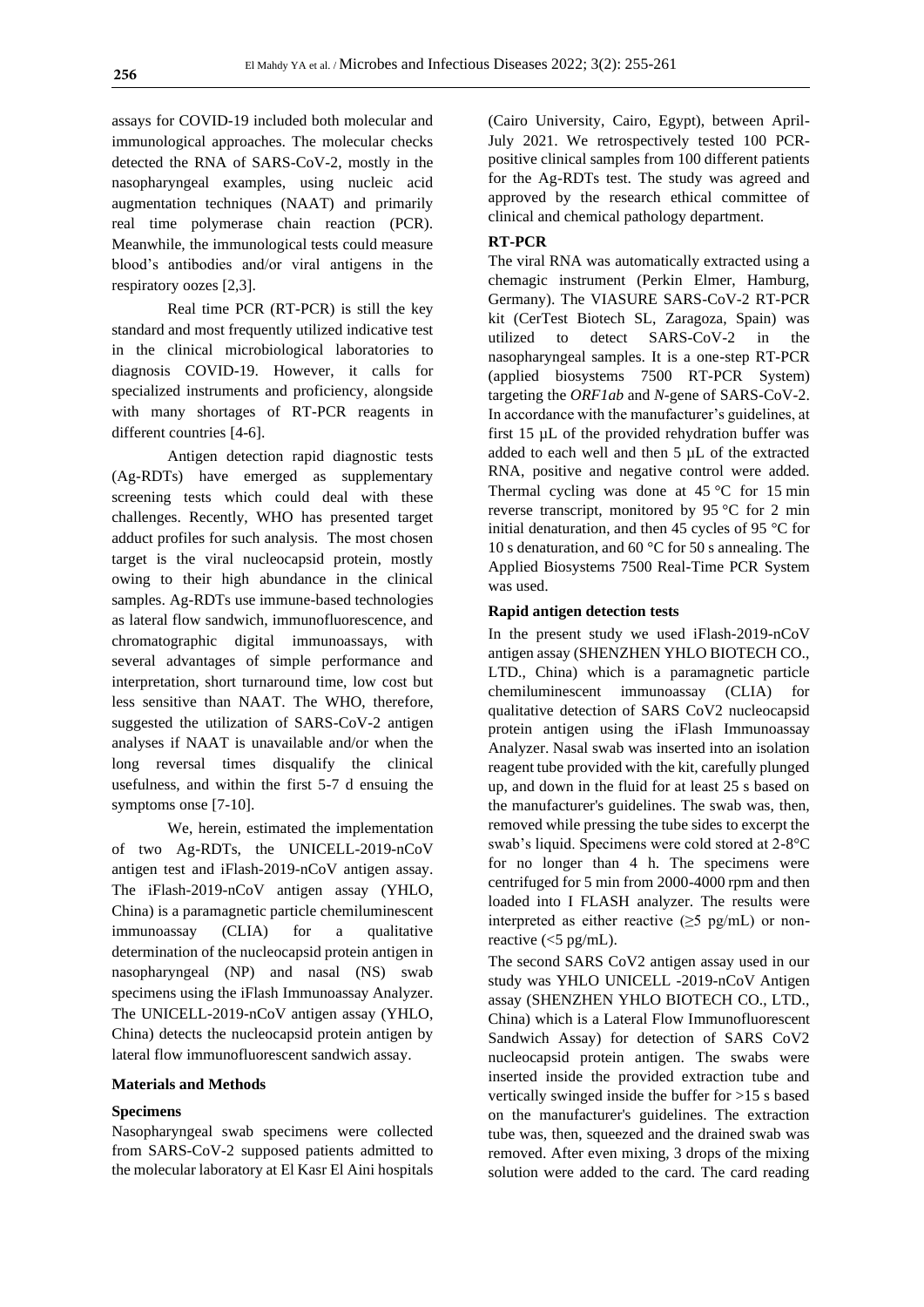takes 15 min. As referred to UNICELL YHLO manufacturer, the COI (cut-off index)  $\langle 1.0 \rangle$  is interpreted as negative and  $COI \geq 1.0$  as positive.

#### **Statistical analysis**

Data were coded and inserted *via* SPSS, ver. 26 (IBM Corp., Armonk, NY, USA). Data were then outlined by employing interquartile range and median in quantitative data and by employing relative frequency (percentage) and frequency (count) for the categorical data. The quantitative variables were compared *via* non-parametric Kruskal-Wallis and Mann-Whitney tests [11]. Chi square  $(\gamma 2)$  test was done to equate the categorical data. The precise test was utilized rather than the predictable frequency is  $\leq$  [12]. Relationships among quantitative variables were achieved by the Spearman correlation coefficient [13]. Standard diagnostic indicators, namely sensitivity, specificity, positive predictive value (PPV), negative predictive value (NPV), and diagnostic efficacy, were expressed [14]. *p*-values <0.05 were measured as statistically meaningful.

#### **Results**

There were 100 serum examples collected from COVID-19 patient in Cairo University Hospital (Kasr El-Ainy). The total 100 nasopharyngeal samples were analyzed by gold standard RT-PCR assay, as a national guide line for laboratory diagnosis of COVID-19. It is a one-step RT-PCR targeting the *ORF1ab* and *N-*gene of SARS-CoV-2. The negative RT-PCR results were described as having Ct value >38 for all two target genes (N and ORF).

## **Descriptive analysis of our results**

From 100 samples, 62% were positive for both genes with Ct-value of  $\leq$ 38. Amongst the 62 confirmed COVID-19 cases, 43 samples (69.4%) were positive by iFlash-2019-nCoV CLIA and 40 samples (64.5%) were positive by the UNICELL-2019-nCoV Antigen assay with a statistical agreement and significant *p*-value >0.001 **(Table 1)**.

# **Performance of SARS-CoV-2N Protein Antigen by iFlash chemiluminescent immunoassay and UNICELL-2019-nCoV Antigen assay**

The comparison between I Flash-2019-nCoV antigen assay with RT-PCR showed a specificity of 100% (95% **Confidence interval CI:** 90.75- 100.00%,) and sensitivity 69.35% (**95% CI:** 56.35- 80.44%). The PPV and NPV were determined as 100 and 66.67% (57.90 to 74.41%), respectively.

The comparison between UNICELL-2019-nCoV antigen assay with RT-PCR showed a specificity 100%, whereas the sensitivity was calculated as 64.52% with CI of 51.34 to 76.26%. This assay had a PPV of 100% and NPV of 63.33% with CI of 55.25 to 70.73% **(Table 2)**.

The sensitivity of iFlash-2019-nCoV antigen assay& UNICELL-2019-nCoV antigen assay were increased to 100% ( 95% CI :88.06%TO 100.00%) when compared to PCR positive samples with Ct value  $\leq$ 25 and specificity 80.28% (95% CI:69.14% to 88.78%), (73.97% to 92.00%) respectively.

# **The correlation between the antigen level by I Flash and UNICELL to the Ct-value groups**

The SARS-COV19 antigen level in the samples detected by both iFlash-2019-nCoV antigen immunoassay & UNICELL-2019-nCoV antigen assay were correlated with the cycle threshold (Ct) value of RT-PCR. A strong significant relationship with negative correlation coefficient was found (- 0.864 & -0.716) and *p*-value  $\triangleleft 0.001$ , respectively between the Ct-value and the level of N-antigen detected **(Tables 3)**.

|  |  |  | <b>Table 1.</b> Explanation of the results of both I Flash and UNICELL in relation to RT-PCR |  |
|--|--|--|----------------------------------------------------------------------------------------------|--|
|--|--|--|----------------------------------------------------------------------------------------------|--|

|                           |       | $+ve$ |               | -ve      |               | $p$ -value   |  |
|---------------------------|-------|-------|---------------|----------|---------------|--------------|--|
|                           |       | Count | $\frac{6}{9}$ | Count    | $\frac{0}{0}$ |              |  |
| <b>Results of I Flash</b> | $+ve$ | 43    | 69.4%         | $\theta$ | $0.0\%$       | < 0.001      |  |
|                           | $-ve$ | 19    | 30.6%         | 38       | 100.0%        |              |  |
| <b>Results of UNICELL</b> | $+ve$ | 40    | 64.5%         | $\theta$ | $0.0\%$       | $\leq 0.001$ |  |
|                           | $-ve$ | 22    | 35.5%         | 38       | 100.0%        |              |  |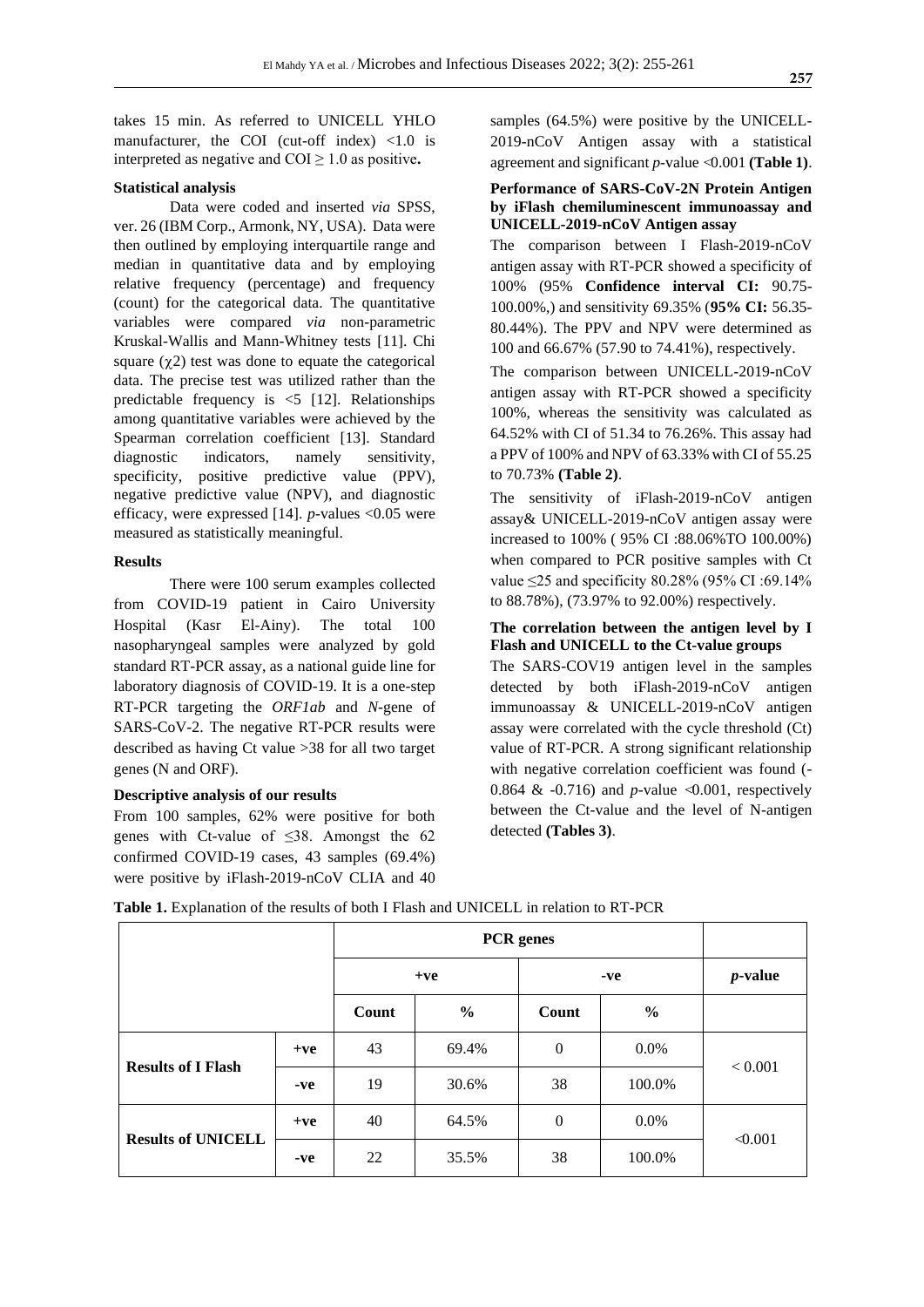|                           |               | <b>UNICELL</b>      | iFlash        |                     |  |  |
|---------------------------|---------------|---------------------|---------------|---------------------|--|--|
| <b>Statistic</b>          | Value $(\% )$ | 95% CI $(\%$        | Value $(\% )$ | $95\%$ CI $(\%$     |  |  |
| Sensitivity               | 64.52         | 51.34 to 76.26      | 69.35         | 56.35 to 80.44      |  |  |
| Specificity               | 100.00        | $90.75$ to $100.00$ | 100.00        | $90.75$ to $100.00$ |  |  |
| Positive Predictive Value | 100.00        |                     | 100.00        |                     |  |  |
| Negative Predictive Value | 63.33         | 55.25 to 70.73      | 66.67         | 57.90 to 74.41      |  |  |
| Accuracy                  | 78.00         | 68.61 to 85.67      | 81.00         | 71.93 to 88.16      |  |  |

**Table 2.** The performance accuracy of both I Flash and UNICELL in relation to RT-PCR.

**Table 3.** The relation between level of antigen by iFlash, UNICELL, and the Ct-groups.

|                                        |                | Ct-groups |           |           |         |      |            |                |
|----------------------------------------|----------------|-----------|-----------|-----------|---------|------|------------|----------------|
|                                        | $15 - 20$      | $20 - 25$ | $25 - 30$ | $30 - 35$ | $35-40$ | >40  | $p$ -value |                |
| <b>Results of I Flash</b>              | <b>Median</b>  | 3213.60   | 1013.63   | 63.13     | 2.33    | 0.22 | 0.21       |                |
|                                        | $1st$ quartile | 1243.60   | 168.26    | 11.20     | 0.38    | 0.18 | 0.18       | ${}_{< 0.001}$ |
|                                        | $3rd$ quartile | 15424.69  | 9341.38   | 518.56    | 9.76    | 0.38 | 0.25       |                |
| <b>Results</b><br>of<br><b>UNICELL</b> | <b>Median</b>  | 87.45     | 24.46     | 2.38      | 0.42    | 0.43 | 0.48       |                |
|                                        | $1st$ quartile | 19.74     | 5.55      | 0.94      | 0.26    | 0.30 | 0.38       | ${}_{< 0.001}$ |
|                                        | $3rd$ quartile | 192.31    | 145.24    | 23.96     | 0.75    | 0.62 | 0.63       |                |

# **Discussion**

It is needed to utilize the appropriate diagnostic analysis for SARS-CoV-2 in the existing ongoing COVID-19-pandemic to control the virus scattered and properly handle COVID-19 patients. The employment of RDTs in the identification of COVID‐19 could have considerable advantages by improving the efficacy of huge testing tactics [15]. Corona virus disease-19 RDTs detect either SARS‐ CoV-2 antigen in respiratory specimen or anti-SARS-CoV-2 antibodies in the whole blood, plasma, and/or serum.

Rapid diagnostic tests are useful devices that facilitate testing outside of laboratory settings, a capability needed for hard to reach populations [16]. Additionally, RTDs convey speed results than RT‐PCR. This keeping time is a vital for the

detection, separation, and facility of suitable clinical nursing to COVID‐19-patients. Rapid diagnostic tests also decrease the overworks in emergency circuits [17]. Rapid antigen immunoassays with corresponding sensitivity and specificity to RT-PCR methods will aid to accelerate the disease examination. Herein, we evaluated the performance of two Ag-RDTs, the UNICELL -2019-nCoV antigen, and iFlash-2019-nCoV antigen assays equated with RT-PCR for the recognition of SARS-CoV-2 infection.

By evaluating the iFlash which is a chemiluminescence assay for detecting SARS CoV2 antigen against gold standard RT-PCR, it showed a specificity of 100% (95%) CI: 90.75 to 100.00% and sensitivity 69.35% (95% CI: 56.35 to 80.44%). Our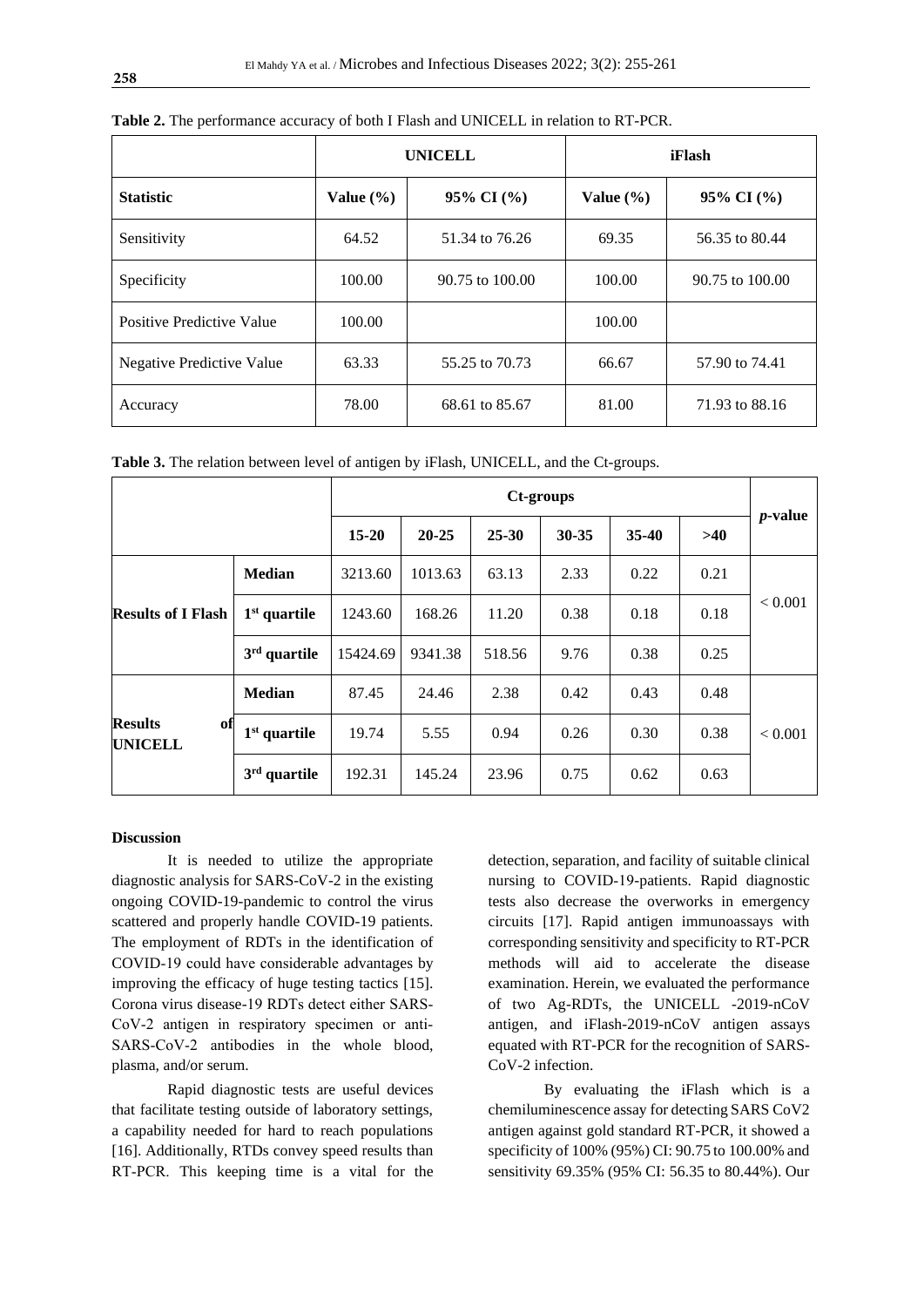findings showed lower sensitivity than that of the results of **Qiaoling et al.**, in which a total of 914 serum samples were utilized to quantify N-protein antigen quantities by iFlash-2019-nCoV antigen. The author found that the sensitivity and specificity of serologic N-protein antigen were 76.27 and 98.78%, separately [18]. This disparity may be due to the variation in the sample type, where we used a nasopharyngeal swab instead of serum sample. The sampling timing in relation to the symptoms play a key role in antigen levels which was missed in our study as it was retrospectively done on the collected samples.

As regard SARS CoV2 antigen detection by UNICELL lateral immunofluorescence assay, the sensitivity and specificity were reported by the manufacturer as 85.3% and 100%, respectively in a study done on 249 direct nasopharyngeal swabs. The sensitivity and specificity of this test were evaluated in our study, and we found that the specificity was 100%, whereas the sensitivity was calculated as 64.52% with CI: (51.34 to 76.26%). Our results showed lower sensitivity (64.52% vs 85.3%) and the same specificity. The difference in our results could be due to several factors namely the lower number of tested samples. The collection of clinical specimens might have lower viral load (high Ctvalue) compared with that of the manufacturer's samples.

The sensitivity of iFlash-2019-nCoV antigen assay& UNICELL-2019-nCoV antigen assay were increased to 100% when compared to PCR positive samples with Ct value  $\leq 25$  and specificity was 80.28%, this mean that sensitivity was high in those with high viral load samples.

In a recent review done by **Dinnes et al.,** to estimate the indicative accurateness of Ag-RDTs and molecular-based analysis for indicative of SARS-CoV-2-infection [19]. A 48-finding stated 58 assessments of antigen tests. Estimations of sensitivity noticeably differed among experiments. Regarding the antigen test assessments in symptomatic contributors, a substantial heterogeneity in sensitivities (and to a smaller degree the specificities). Whereas the average sensitivity was 72.0% (95% CI 63.7 to 79.0%) and specificity was 99.5% (95% CI 98.5 to 99.8%), alongside with regular sensitivity which was declined with period since the symptom's onset, being greater in the first week (78.3%, 95% CI 71.1to 84.1%) than when done delayed (51.0 95% CI 40.8 to 61.0%). Sensitivity was superior in those with greater viral loads described by Ct-values of 25 (94.5%, 95% CI 91.0 to 96.7%) equated to those with smaller viral loads (40.7%, 95% CI 31.8 to 50.3%). As referred to the systematic review by Dinnes et al. 2021, 3 studies evaluated the fluorescence immunoassays in SARS Cov-2 antigen detection with reported sensitivities and specificities of 67%-94% and 93%-100%, respectively [19]. On the other hand, another study evaluated chemiluminescence immunoassay in SARS CoV2 antigen detection with reported sensitivity and specificity of 73% and 100%, respectively [20].

Rapid antigen detection test had high specificity in our result, thus in symptomatic population (where prevalence is possible to be extreme), the risk of false positives is minimal. At 69.3%, 64.5% sensitivity for iFlash & UNICELL, the possibility that affected entities are lost is 30.6&35.5% greater than for RT-PCR. The probability of incorrect undesirable results is highly in those with high clinical thought of COVID-19 and tested several days after the onset of signs when the viral load stages may have dropped. This is considered a general limitation in rapid antigen tests which may lead to missed diagnosis of COVID-19 patients and consequent built decisions for proper isolation.

The SARS-CoV2 antigen level in the samples detected by both iFlash-2019-nCoV antigen immunoassay & UNICELL-2019-nCoV antigen assay were correlated with the cycle threshold (Ct) value of RT-PCR. We observed a strong significant relationship with negative correlation coefficient (- 0.864 $\&$  -0.716) and *p*-value  $\triangleleft$ 0.001, respectively between the Ct value and the level of N-antigen detected in samples.

This means that the AG rapid detection test are most possible to well operate in a patient with superior viral load (Ct-value of  $\langle 25 \rangle$ ) which typically seem in the pre-symptomatic (1-3 d before the sign onset) and initial sign forms of the disease within the first 5-7 d of illness [21-22]. These proposals the chance for initial diagnosis and disruption of transmission through targeted isolation of the most virulent cases and their close contacts. Patients who show >5-7 d after the onset of signs are more expected to have lower viral loads, and the probability of incorrect adverse outcomes with Ag-RDTs [21].

Despite these limits in performance of Ag-RDTs, it could be a considerable role in directing patient managing, public health ruling creation, and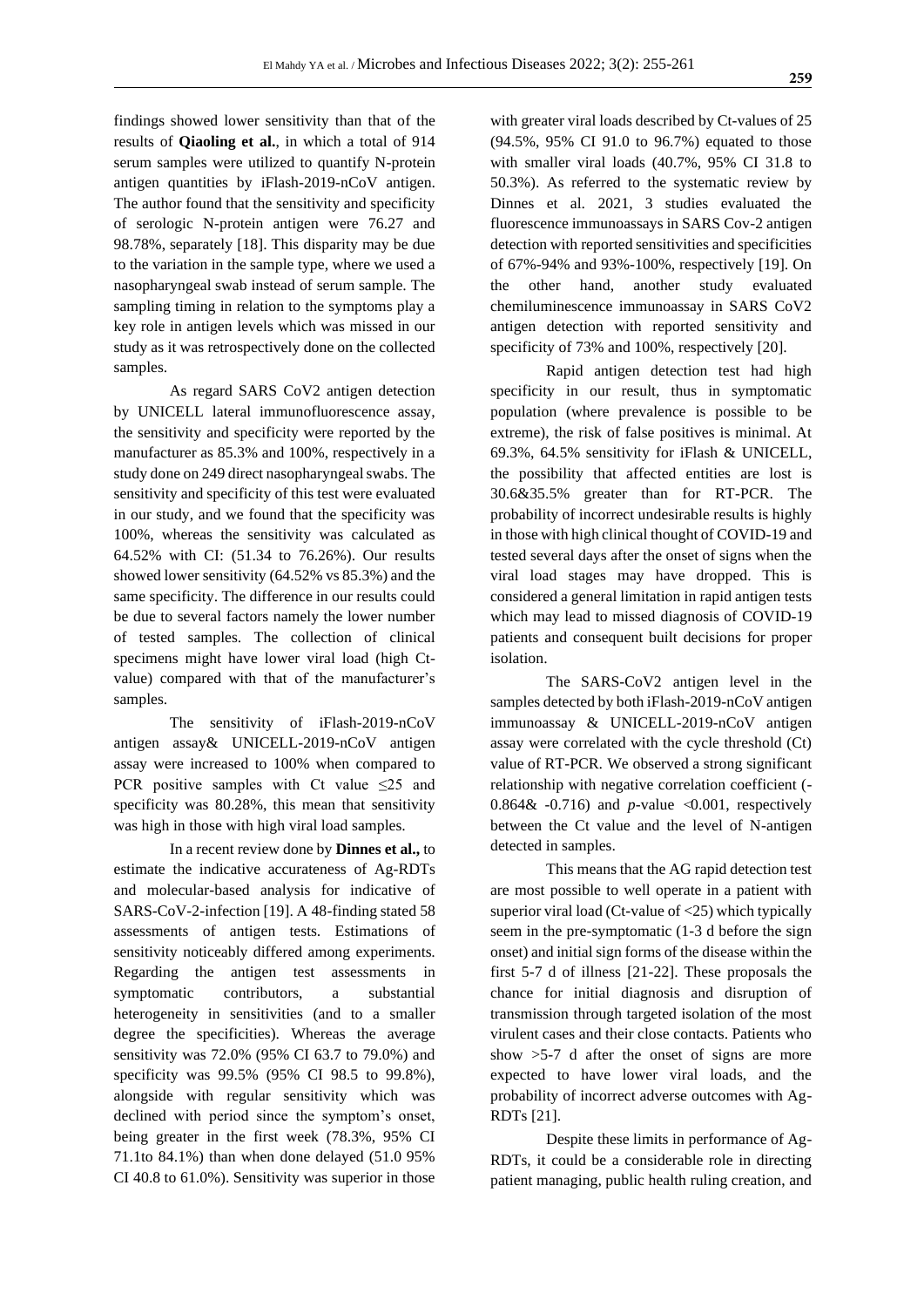in observation of COVID-19. The overall efficacy of diagnostic tactics is not only exemplified by the intrinsic operations of *in vitro* attempts, which are mostly expected by the sensitivity and specificity, but also by their convenience, efficiency, speed of process, and period to obtain the findings. Additionally, diagnosis can gain from a scanning algorithm based on successive steps of triage, screening, and confirmation [17]. We conceded that our study has some barriers which include that the sample timing in relation to symptoms were unknown. Furthermore, the serum level of antibodies in relation to the symptoms timing were not tested, and these two points play an indispensable role in the evaluation of our Ag-RDTs.

# **Conclusion**

The antigen tests differ in sensitivity, only those indicated to convene the lowest performing needs of  $\geq 80\%$  sensitivity and  $\geq 97\%$  specificity could be deemed as a rational substitute for RT-PCR of SARS-CoV-2 [23]. As the data on SARS‐CoV‐2 RNA suggested that the viral overload summits within the first days after the onset of symptoms [24].

Hence, Ag RDTs may be exciting in the initial stage of the disease when the viral capacity be high, and the threat of SARS‐CoV‐2 transmission is at its highest. A combination of RDTs that assessing SARS‐CoV‐2 antigen as well as antibodies would increase the rate of COVID‐19 validation equated with COVID-19 testing utilizing antigen RDT alone [25].

# **References**

- 1-**Worldometer.** Available at: https://www.worldometers.info/coronavirus/ Accessed 15 December 2021.
- 2-**Ferrari D, Motta A, Strollo M, Banfi G, Locatelli M.** Routine blood tests as a potential diagnostic tool for COVID-19. Clinical chemistry and laboratory medicine (CCLM) 2020;58(7):1095-9.
- 3-**Rodriguez-Morales AJ, Cardona-Ospina JA, Gutiérrez-Ocampo E, Villamizar-Peña R, Holguin-Rivera Y, Escalera-Antezana JP, et al.** Clinical, laboratory and imaging features of COVID-19: A systematic review and meta-

analysis. Travel medicine and infectious disease 2020; 34:101623.

- 4-**Corman VM, Landt O, Kaiser M, Molenkamp R, Meijer A, Chu DK, et al.** Detection of 2019 novel coronavirus (2019 nCoV) by real-time RT-PCR. Eurosurveillance 2020;25(3):2000045.
- 5-**WHO.** Laboratory testing strategy recommendations for COVID-19: Interim guidance, 21 March 2020. World Health Organization, 2020.
- 6-**Kobia F, Gitaka J.** COVID-19: Are Africa's diagnostic challenges blunting response effectiveness? AAS open research 2020;3.
- 7-**WHO.** Antigen-detection in the diagnosis of SARS-CoV-2 infection using rapid immunoassays. 2020.
- 8-**Mattiuzzi C, Henry BM, Lippi G.** Making sense of rapid antigen testing in severe acute respiratory syndrome coronavirus 2 (SARS-CoV-2) diagnostics. Diagnosis 2021;8(1):27- 31.
- 9-**Simmons S, Saguil A.** Rapid Point-of-Care Antigen and Molecular Tests for Diagnosis of SARS-CoV-2 Infection. American Family Physician 2021;104(1):29-30.
- 10-**Ndwandwe D, Mathebula L, Kamadjeu R, Wiysonge CS.** Cochrane corner: rapid point-ofcare antigen and molecular-based tests for the diagnosis of COVID-19 infection. The Pan African Medical Journal 2020;37(Suppl 1).
- 11-**Chan YH**. Biostatistics102: Quantitative Data –Parametric & Non-parametric Tests. Singapore Med J 2003a;44(8): 391-396.
- 12-**Chan YH**. Biostatistics 103: Qualitative Data Tests of Independence. Singapore Med J 2003b;44(10): 498-503.
- 13-**Chan YH**. Biostatistics 104: Correlational Analysis. Singapore Med J 2003c;44(12): 614- 619.